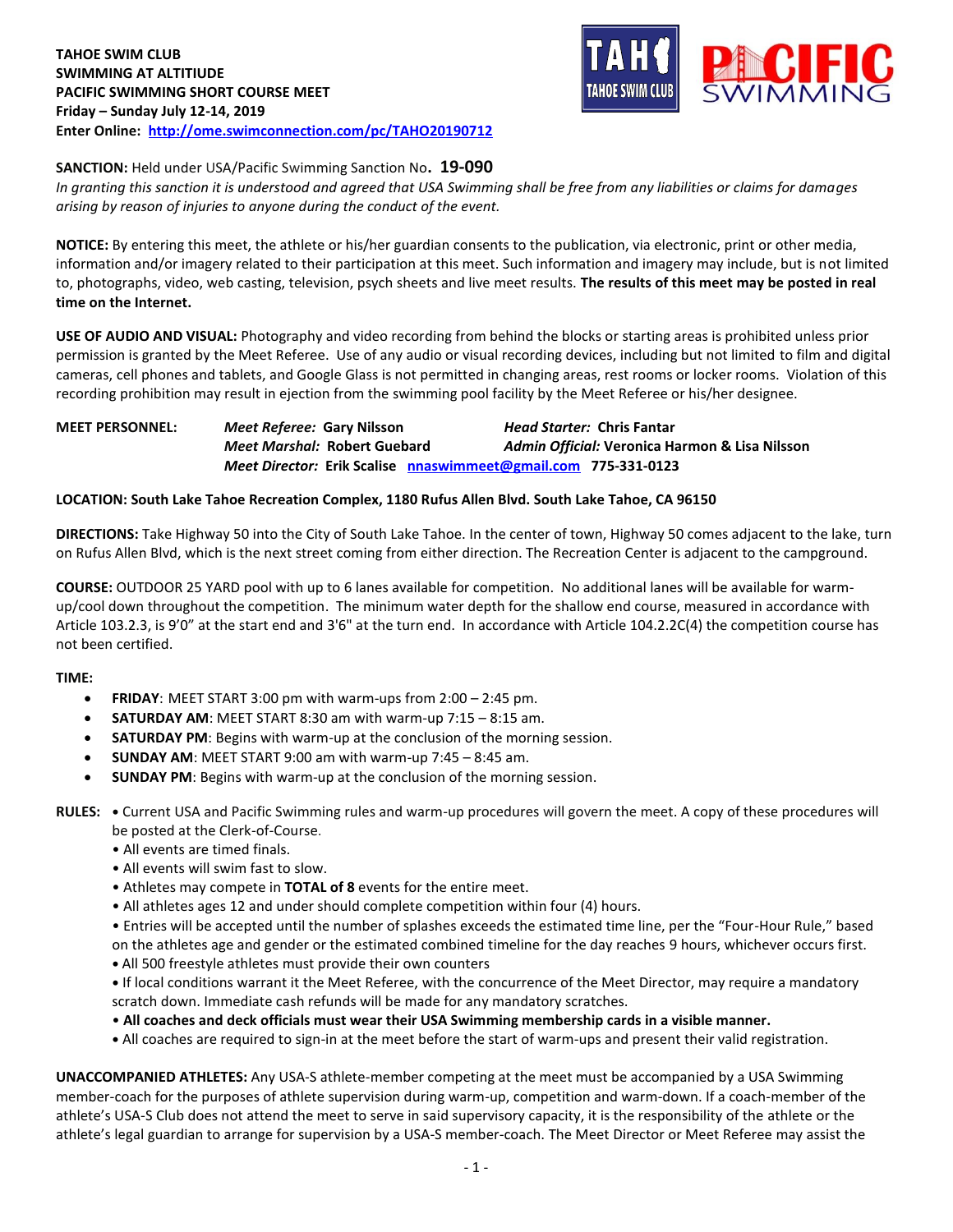athlete in making arrangements for such supervision; however, it is recommended that such arrangements be made in advance of the meet by the athlete's USA-S Club Member-Coach.

**RACING STARTS:** Athletes must be certified by a USA-S member-coach as being proficient in performing a racing start, or must start the race in the water. It is the responsibility of the athlete or the athlete's legal guardian to ensure compliance with this requirement.

- **RESTRICTIONS:** Smoking and the use of other tobacco products is prohibited on the pool deck, in the locker rooms, in spectator seating, on standing areas and in all areas used by athletes, during the meet and during warm-up periods.
	- Sale and use of alcoholic beverages is prohibited in all areas of the meet venue.
	- No glass containers are allowed in the meet venue.
	- No propane heater is permitted except for snack bar/meet operations.

• No animals except for physician certified "service assistance" animals are allowed. Please show certification when asked by meet officials or marshals.

- Closed areas of the deck may exist; the cooperation of Athletes, families, and coaches is appreciated.
- Deck Changes are prohibited.

• Destructive devices, to include but not limited to, explosive devices and equipment, firearms (open or concealed), blades, knives, mace, stun guns and blunt objects are strictly prohibited in the swimming facility and its surrounding areas. If observed, the Meet Referee or his/her designee may ask that these devices be stored safely away from the public or removed from the facility. Noncompliance may result in the reporting to law enforcement authorities and ejection from the facility. Law enforcement officers (LEO) are exempt per applicable laws.

 Operation of a drone, or any other flying apparatus, is prohibited over the venue (pools, athlete/coach areas, spectator areas and open ceiling locker rooms) any time athletes, coaches, officials and/or spectators are present.

**ELIGIBILITY:** • Athletes must be current members of USA-S and enter their name and registration number on the meet entry card as they are shown on their Registration Card. If this is not done, it may be difficult to match the athlete with the registration and times database. The meet host will check all athlete registrations against the SWIMS database and if not found to be registered, the Meet Director shall accept the registration at the meet (a \$10 surcharge will be added to the regular registration fee). Duplicate registrations will be refunded by mail.

- Entries with **"NO TIME" will be ACCEPTED**.
- Entry times submitted for this meet may be checked against a computer database and may be changed in accordance with Pacific Swimming Entry Time Verification Procedures.

• Disabled athletes are welcome to attend this meet and should contact the Meet Director or Meet Referee regarding any special accommodations on entry times and seeding per Pacific Swimming policy.

- Athletes 19 years of age and over may compete in the meet for time only, no awards.
- The athlete's age will be the age of the athlete on the first day of the meet.

**ENTRY FEES:** \$4.00 per event plus a \$ 9.00 participation fee per athlete. Entries will be rejected if payment is not sent at time of request. No refunds will be made, except mandatory scratch downs. RELAYS will be \$ 9.00 per team and will be deck entered.

**ONLINE ENTRIES:** To enter online go to **<http://ome.swimconnection.com/pc/TAHO20190712>** to receive an immediate entry confirmation. This method requires payment by credit card. Swim Connection, LLC charges a processing fee for this service, equal to \$1 per athlete plus 5% of the total Entry Fees. Please note that the processing fee is a separate fee from the Entry Fees. If you do not wish to pay the processing fee, enter the meet using a mail entry. **Entering online is a convenience, is completely voluntary, and is in no way required or expected of an athlete by Pacific Swimming.** Online entries will be accepted through 11:59 pm, Wednesday, July 3, 2019 or after a session is full.

**MAILED OR HAND DELIVERED ENTRIES**: Entries must be on the attached consolidated entry form. Forms must be filled out completely and printed clearly with athlete's best time. Entries must be postmarked by midnight, Monday, **July 1, 2019** or hand delivered by 6:30 p.m. Wednesday, **July 3, 2019, and may be rejected if a session is already full**. No late entries will be accepted. Requests for confirmation of receipt of entries should include a self-addressed envelope.

| Make check payable to: Tahoe Swim Club  |                                                     |
|-----------------------------------------|-----------------------------------------------------|
| <b>Mail entries to: Tahoe Swim Club</b> | Hand deliver entries to: Tahoe Swim Club (Drop Box) |
| P.O. Box 5741                           | <b>South Lake Tahoe Recreation Center</b>           |
| Stateline, NV 89449                     | 1180 Rufus Allen Blvd, South Lake Tahoe, CA 96150   |
|                                         |                                                     |

**CHECK-IN:** The meet will be deck seeded. Athletes must check-in at the Clerk-of-Course. No event shall be closed more than 30 minutes before the scheduled start of the session. Close of check-in for all individual events shall be no more than 60 minutes before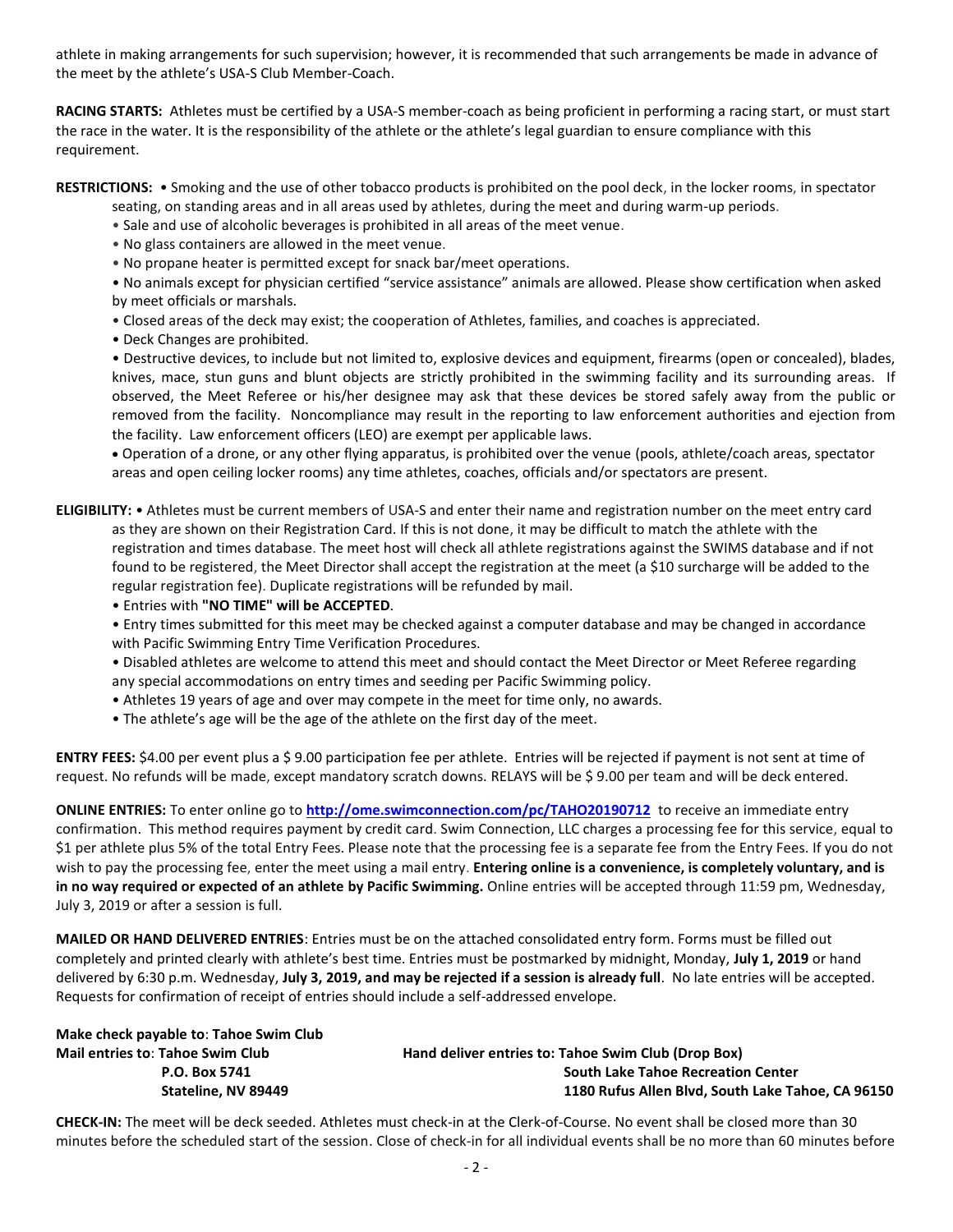the estimated time of the start of the first heat of the event. Athletes who do not check in will not be seeded and will not be allowed to compete in that event.

**RELAYS**: Relay events will be deck entered on the day of the event and are to be turned in by the announced time. Relay cards will be available in the morning of the relay. Relay teams are open to gender and age. Relays will not be awarded or scored.

**SCRATCHES:** Any athletes not reporting for or competing in an individual timed final event that they have checked in for shall not be penalized. Athletes who must withdraw from an event after it has been seeded are requested to inform the referee immediately.

**DECK ENTRIES:** Deck entries may be accepted at the Clerk of Course during the meet. Proof of current USA Swimming registration is required. Deck entries will not be accepted after the event has closed for seeding or the session is full. The swim will be for time only and will not be scored or awarded. Deck entries count toward total swim entries.

**AWARDS: Individual Events:** Ribbons will be awarded for  $1^{st} - 8^{th}$  place. Individual events will be awarded to 6-under, 7-8, 9-10, 11-12, 13-14, 15 and over. Athletes 19 years of age and older will not receive awards. **High Point and Runner-up highpoint** will be awarded to 1 boy and 1 girl in each of the following age groups: 6-under, 7-8, 9-10, 11-12, 13-14, 15 and over. Relays will not be awarded or scored. ALL AWARDS MUST BE PICKED UP AT THE MEET. NO AWARDS WILL BE MAILED. Each club is asked to designate a club representative to claim awards.

**SCORING:** Individual: 9-7-6-5-4-3-2-1

**ADMISSION:** Free. A **3 day meet** program will be available for a fee.

**SNACK BAR & HOSPITALITY:** A snack bar will be in operation all three days of the meet serving barbecue, lunches, snacks and beverages. Limited hospitality will be available to all working officials and coaches.

**TIMERS:** Clubs will be assigned lanes based on the number of athletes from each club (host club will not be expected to time). The Clubs will be responsible for scheduling times for their assigned lanes for the entire meet.

**MINIMUM OFFICIALS**: All available USA Swimming members certified officials are welcomed and encouraged to work at this meet. As the number of certified officials allows, interested parents/trainees are also welcome to shadow working officials for education and/or mentoring. Participating clubs are requested to provide at least the following number of certified and carded officials for each session.

| Club athlete entered in session | Trained and carded officials requested |
|---------------------------------|----------------------------------------|
| $1 - 10$                        |                                        |
| $11 - 25$                       |                                        |
| 26-50                           |                                        |
| 51-75                           |                                        |
| 76-100                          |                                        |
| 100 or more                     |                                        |

| <b>EVENT SUMMARY</b>                            |                 |                 |                |  |  |  |  |  |
|-------------------------------------------------|-----------------|-----------------|----------------|--|--|--|--|--|
| <b>FRIDAY</b>                                   |                 |                 |                |  |  |  |  |  |
| 8 & Under<br>13 & Over<br>$11 - 12$<br>$9 - 10$ |                 |                 |                |  |  |  |  |  |
| 100 Free                                        | 200 IM          | 200 IM          | 400 IM         |  |  |  |  |  |
|                                                 | <b>100 Fly</b>  | $100$ Fly       | <b>200 Fly</b> |  |  |  |  |  |
|                                                 | <b>500 Free</b> | <b>500 Free</b> | 500 Free       |  |  |  |  |  |

|         | <b>SATURDAY</b> |            |                      | <b>SUNDAY</b>     |               |               |                |  |
|---------|-----------------|------------|----------------------|-------------------|---------------|---------------|----------------|--|
| 8 & UN  | $9 - 10$        | $11 - 12$  | <b>13 &amp; Over</b> | <b>8 &amp; UN</b> | $9 - 10$      | $11 - 12$     | 13-18          |  |
| 100 IM  | 100 IM          | 100 IM     | 200 IM               | 50 Breast         | 50 Breast     | 200 Free      | 200 Free       |  |
| 25 Back | 50 Back         | 100 Free   | 100 Free             | 25 Fly            | 200 Free      | 50 Breast     | 100 Breast     |  |
| 50 Fly  | 100 Free        | 50 Back    | 100 Back             | 25 Breast         | <b>50 Fly</b> | <b>50 Fly</b> | <b>100 Fly</b> |  |
| 50 Free | 100 Breast      | 100 Breast | 200 Breast           | 50 Back           | 100 Back      | 100 Back      | 200 Back       |  |
|         | 50 Free         | 50 Free    | 50 Free              | 25 Free           | 25 Free*      | 25 Free*      | 25 Free*       |  |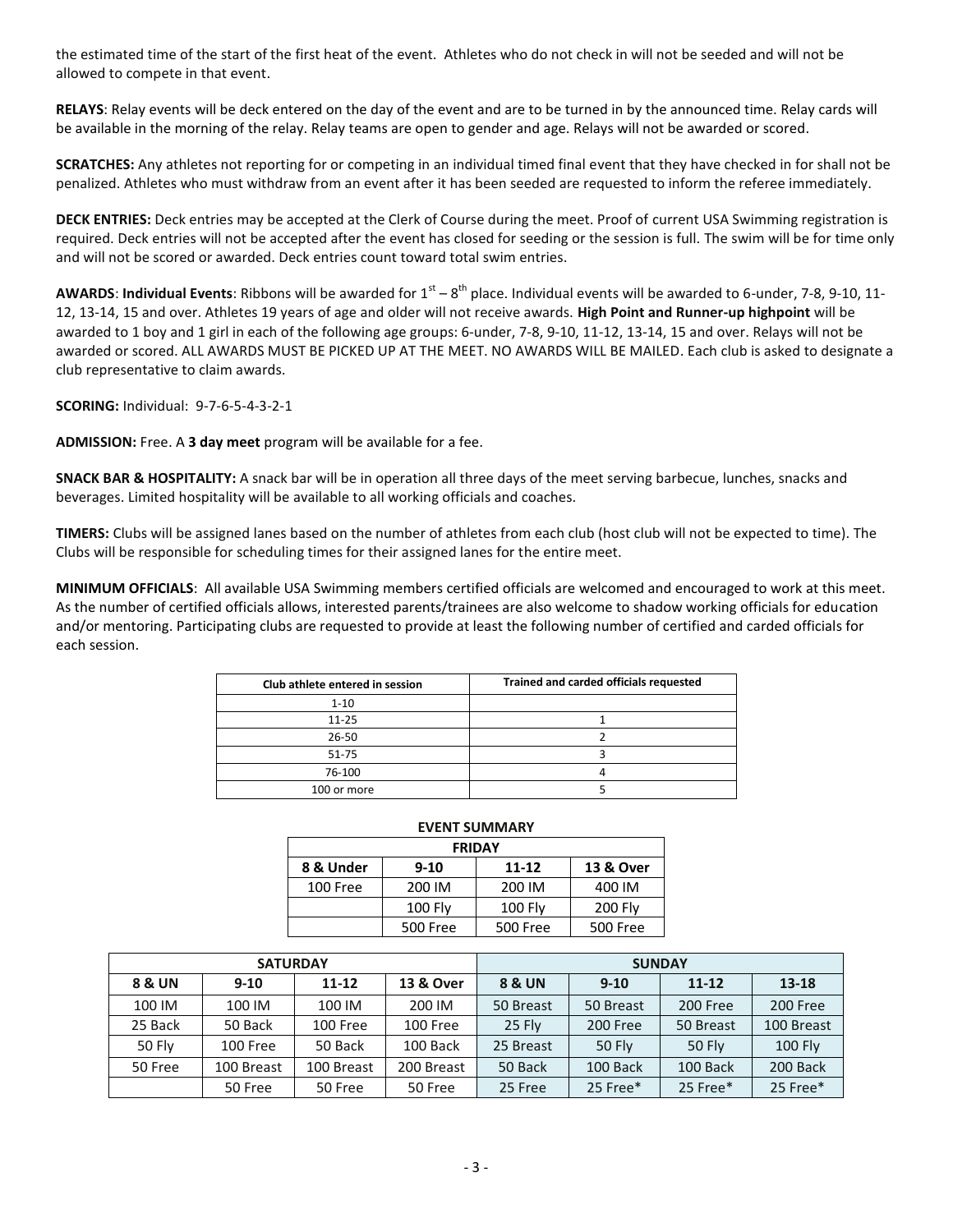# **EVENTS**

| <b>FRIDAY JULY 12, 2019</b>     |                     |               |  |  |  |  |
|---------------------------------|---------------------|---------------|--|--|--|--|
| MEET Start 3:00 pm warm-up 2:00 |                     |               |  |  |  |  |
| <b>EVENT#</b>                   | <b>EVENT</b>        | <b>EVENT#</b> |  |  |  |  |
| 1                               | 9-12 200 IM         | 2             |  |  |  |  |
| 3                               |                     |               |  |  |  |  |
| 5                               | 6                   |               |  |  |  |  |
| 7                               | 9-12 100 Fly        | 8             |  |  |  |  |
| q                               | 13 & Over 200 Fly   | 10            |  |  |  |  |
| 11                              | 9 & Over 500 Free * | 12            |  |  |  |  |

# **\*All 500 Freestyle athletes must provide their own counters The 500 Free will alternate girls and boys**

|                                 | SATURDAY JULY 13, 2019              |               |               | <b>SUNDAY JULY 14, 2019</b>             |
|---------------------------------|-------------------------------------|---------------|---------------|-----------------------------------------|
| MEET Start 8:30 am warm-up 7:15 |                                     |               |               | MEET Start 9:00 am warm-u               |
| <b>EVENT#</b>                   | <b>EVENT</b>                        | <b>EVENT#</b> | <b>EVENT#</b> | <b>EVENT</b>                            |
| 13                              | 13 & Over 200 IM                    | 14            | 55            | 8 & Under 50 Breast                     |
| 15                              | 11-12 100 IM                        | 16            | 57            | 9-10 50 Breast                          |
| 17                              | 13 & Over 100 Free                  | 18            | 59            | 8 & Under 25 Fly                        |
| 19                              | 11-12 100 Free                      | 20            | 61            | 9-10 200 Free                           |
| 21                              | 13 & Over 100 Back                  | 22            | 63            | 8 & Under 25 Breast                     |
| 23                              | 11-12 50 Back                       | 24            | 65            | 9-10 50 Fly                             |
| 25                              | 13 & Over 200 Breast                | 26            | 67            | 8 & Under 50 Back                       |
| 27                              | 11-12 100 Breast                    | 28            | 69            | 9-10 100 Back                           |
| 29                              | 13 & Over 50 Free                   | 30            | 71            | 8 & Under 25 Free                       |
| 31                              | 11-12 50 Free                       | 32            | 73            | 9-10 25 Free*                           |
| 33                              | 11 & Over 200 Free Relay<br>MIXED** |               |               | *25 Freestyle for 9 & UP are not scored |

|    | <b>SATURDAY AFTERNOON SESSION</b>                |    |    | <b>SUNDAY AFTERNOON SESSION</b>             |
|----|--------------------------------------------------|----|----|---------------------------------------------|
|    | WARM- UP Starts at conclusion of Morning Session |    |    | WARM-UP Starts at conclusion of Mornin      |
| 35 | 9-10 100 IM                                      | 36 | 75 | 13 & Over 200 Free                          |
| 37 | 8 & Under 100 IM                                 | 38 | 77 | 11-12 200 Free                              |
| 39 | 9-10 50 Back                                     | 40 | 79 | 13 & Over 100 Breast                        |
| 41 | 8 & Under 25 Back                                | 42 | 81 | 11-12 50 Breast                             |
| 43 | 9-10 100 Free                                    | 44 | 83 | 13 & Over 100 Fly                           |
| 45 | 8 & Under 50 Fly                                 | 46 | 85 | 11-12 50 Fly                                |
| 47 | 9-10 100 Breast                                  | 48 | 87 | 13 & Over 200 Back                          |
| 49 | 8 & Under 50 Free                                | 50 | 89 | 11-12 100 Back                              |
| 51 | 9-10 50 Free                                     | 52 | 91 | 11 & Over 25 Free*                          |
| 53 | 10 & Under 200 Free Relay<br>MIXED**             |    |    | *25 Freestyle for 9 & UP are not scored for |

| SATURDAY JULY 13, 2019 |                                       |               |    | <b>SUNDAY JULY 14, 2019</b>                            |    |  |  |
|------------------------|---------------------------------------|---------------|----|--------------------------------------------------------|----|--|--|
|                        | MEET Start 8:30 am warm-up 7:15       |               |    | MEET Start 9:00 am warm-up 7:45                        |    |  |  |
| <b>EVENT#</b>          | <b>EVENT</b>                          | <b>EVENT#</b> |    | <b>EVENT#</b><br><b>EVENT</b>                          |    |  |  |
| 13                     | 13 & Over 200 IM                      | 14            | 55 | 8 & Under 50 Breast                                    | 56 |  |  |
| 15                     | 11-12 100 IM                          | 16            | 57 | 9-10 50 Breast                                         | 58 |  |  |
| 17                     | 13 & Over 100 Free                    | 18            | 59 | 8 & Under 25 Fly                                       | 60 |  |  |
| 19                     | 11-12 100 Free                        | 20            | 61 | 9-10 200 Free                                          | 62 |  |  |
| 21                     | 13 & Over 100 Back                    | 22            | 63 | 8 & Under 25 Breast                                    | 64 |  |  |
| 23                     | 11-12 50 Back                         | 24            | 65 | 9-10 50 Fly                                            | 66 |  |  |
| 25                     | 13 & Over 200 Breast                  | 26            | 67 | 8 & Under 50 Back                                      | 68 |  |  |
| 27                     | 11-12 100 Breast                      | 28            | 69 | 9-10 100 Back                                          | 70 |  |  |
| 29                     | 13 & Over 50 Free                     | 30            | 71 | 8 & Under 25 Free                                      | 72 |  |  |
| 31                     | 11-12 50 Free                         | 32            | 73 | 9-10 25 Free*                                          | 74 |  |  |
| 33                     | 11 & Over 200 Free Relay<br>$MIXED**$ |               |    | *25 Freestyle for 9 & UP are not scored for High Point |    |  |  |

|    | <b>SATURDAY AFTERNOON SESSION</b>                |    |
|----|--------------------------------------------------|----|
|    | WARM- UP Starts at conclusion of Morning Session |    |
| 35 | 9-10 100 IM                                      | 36 |
| 37 | 8 & Under 100 IM                                 | 38 |
| 39 | 9-10 50 Back                                     | 40 |
| 41 | 8 & Under 25 Back                                | 42 |
| 43 | 9-10 100 Free                                    | 44 |
| 45 | 8 & Under 50 Fly                                 | 46 |
| 47 | 9-10 100 Breast                                  | 48 |
| 49 | 8 & Under 50 Free                                | 50 |
| 51 | 9-10 50 Free                                     | 52 |
| 53 | 10 & Under 200 Free Relay<br>$MIXED**$           |    |

\*\***200 Free Relay is a mixed age and gender relay for everyone and is not scored.**